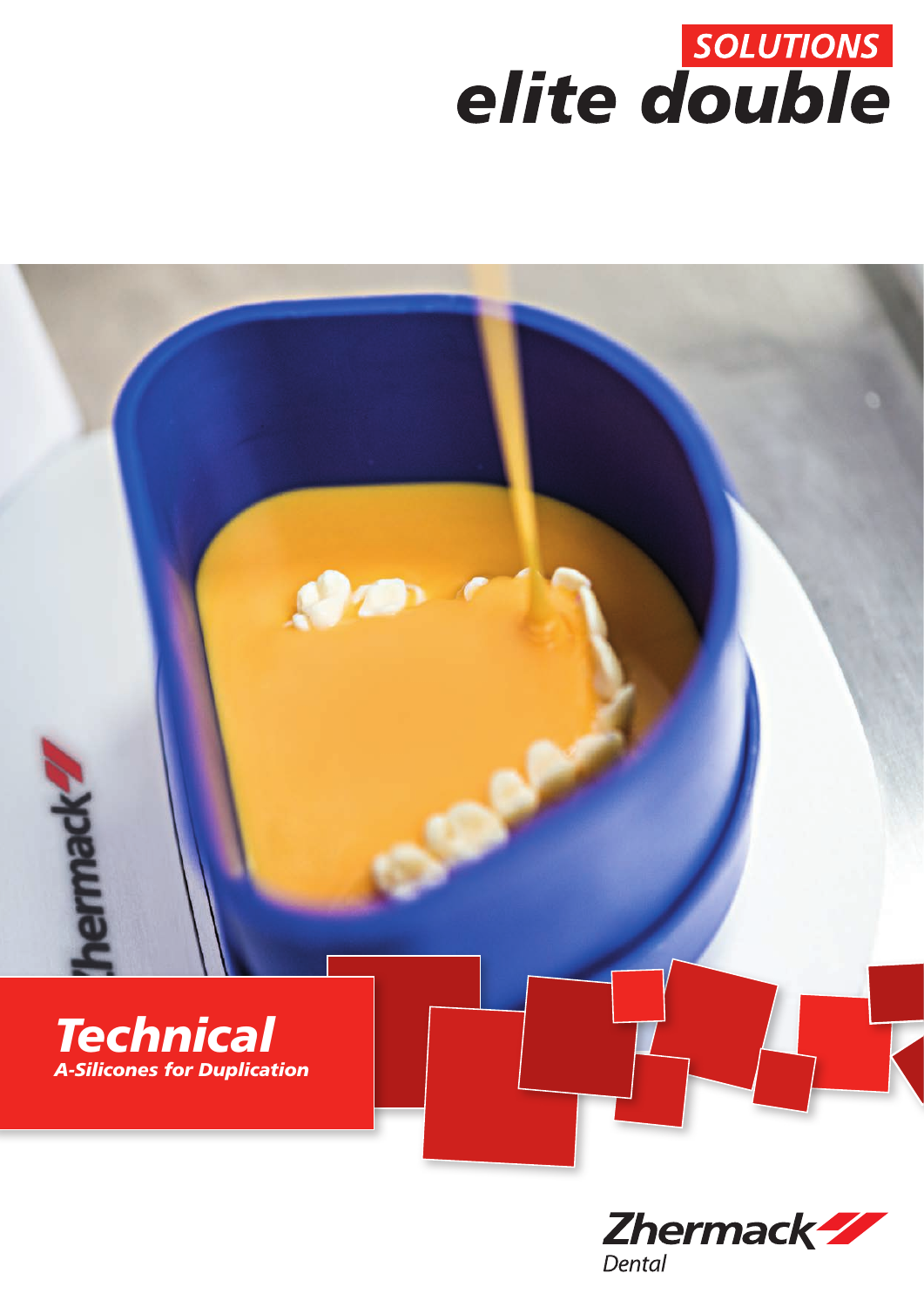**ELITE DOUBLE** is a complete range of **ZHERMACK** A-silicones **for all types of duplications.** Dental technicians rely on **ELITE DOUBLE** for its **ease of use** and its ability to provide **accurate** and **consistent results.** 

*elite double 8*

*elite double 16 Fast*

*elite double 16 Extra Fast*

*elite double 22*

*elite double 22 Fast*

*elite double 22 Extra Fast*

*elite double 32*

*elite double 32 Fast*

*elite double 32 Extra Fast*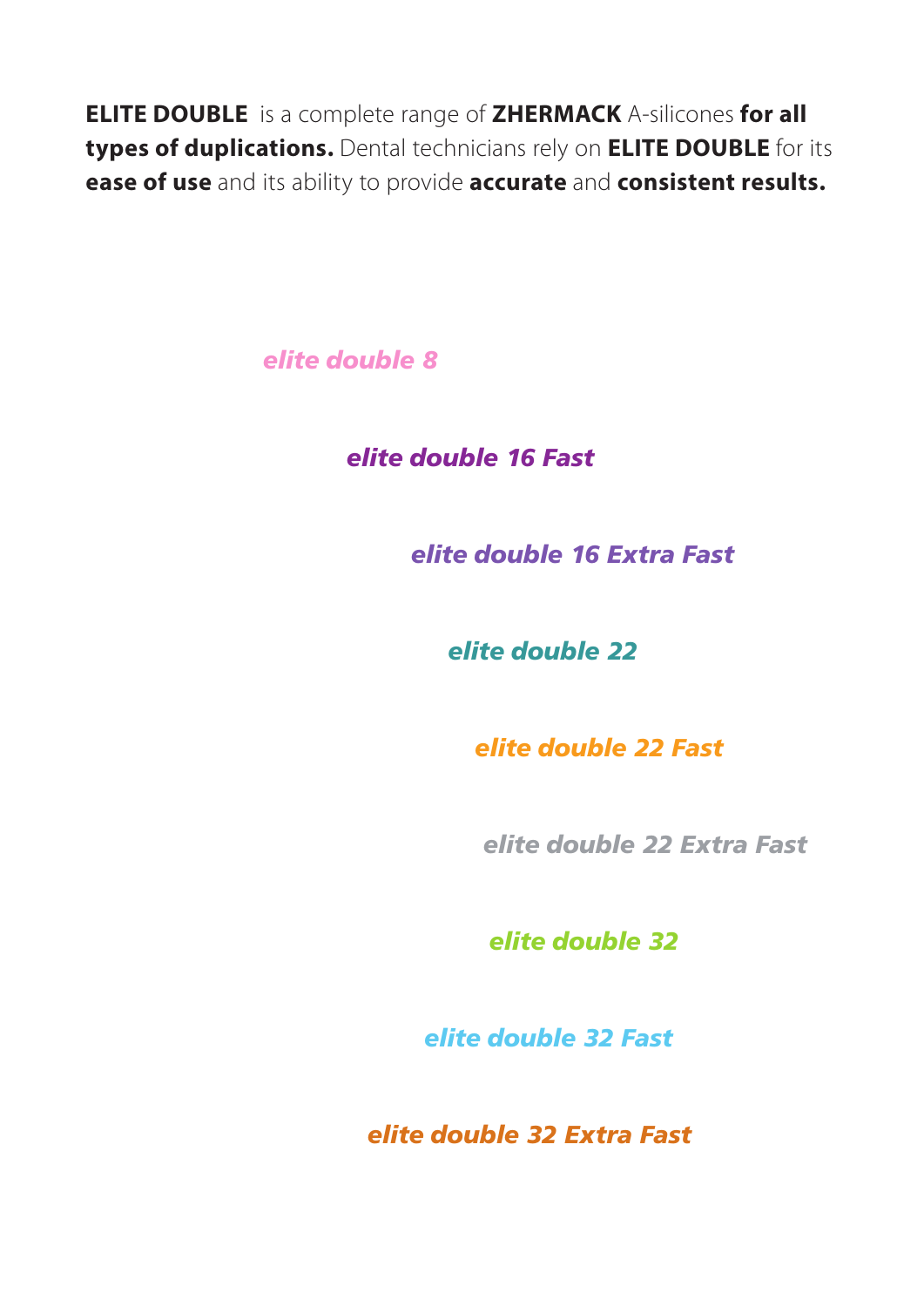### SOLUTIONS elite double

#### **A RANGE SUITABLE FOR EVERY NEED**

The wide range of **ELITE DOUBLE** silicones allows every need of the dental technician to be satisfied; it consists of **nine products** with **four different final hardnesses** and **three setting times**: normal, fast, and the innovative extra fast, the latter designed for automatic mixers.

Its **new colors**, combined with an high degree of opacity, have been optimised **to facilitate the reading of even the thinnest thicknesses**.

#### **SOLUTIONS FOR FAST DUPLICATIONS**

**ZHERMACK** recommends using **ELITE DOUBLE EXTRA FAST** with the **DOUBLE MIX ZHERMACK** automatic mixer for model duplication and removal in just 5 minutes.

| Product                    | Duplication of dies in<br>integral ceramic coating | Duplication of models,<br>generally in gypsum<br>and/or resin | Duplication of models,<br>controlled expansion<br>coating | Duplication of models,<br>free expansion coating |
|----------------------------|----------------------------------------------------|---------------------------------------------------------------|-----------------------------------------------------------|--------------------------------------------------|
| ELITE DOUBLE 8             |                                                    |                                                               |                                                           |                                                  |
| ELITE DOUBLE 16 FAST       |                                                    |                                                               |                                                           |                                                  |
| ELITE DOUBLE 16 EXTRA FAST |                                                    |                                                               |                                                           |                                                  |
| ELITE DOUBLE 22            |                                                    |                                                               |                                                           |                                                  |
| ELITE DOUBLE 22 FAST       |                                                    |                                                               |                                                           |                                                  |
| ELITE DOUBLE 22 EXTRA FAST |                                                    |                                                               |                                                           |                                                  |
| ELITE DOUBLE 32            |                                                    |                                                               |                                                           |                                                  |
| ELITE DOUBLE 32 FAST       |                                                    |                                                               |                                                           |                                                  |
| ELITE DOUBLE 32 EXTRA FAST |                                                    |                                                               |                                                           |                                                  |





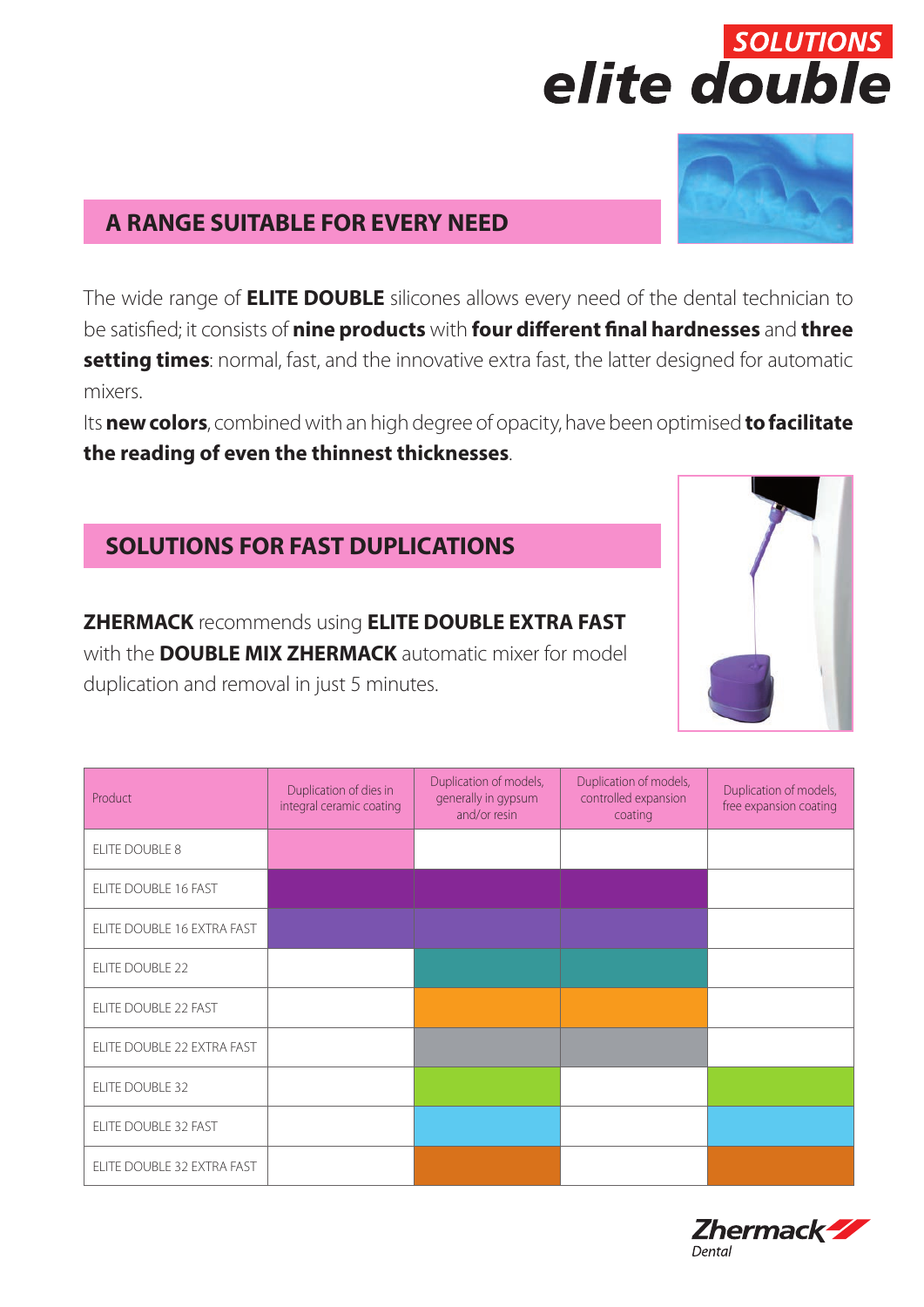#### **SPEED AND ACCURACY**

All of the silicones of the **ELITE DOUBLE** range are characterized by the **1:1 mixing ratio** and the **"snap set" effect**: **the constant maintenance of fluidity** throughout working time followed by a **rapid transition to the setting phase.**  The snap set effect allows dental technicians to create **precise** and **fast** duplications with the advantage of an **effective working time.**



#### **SNAP SET EFFECT**

Viscograph cycle test (23°C)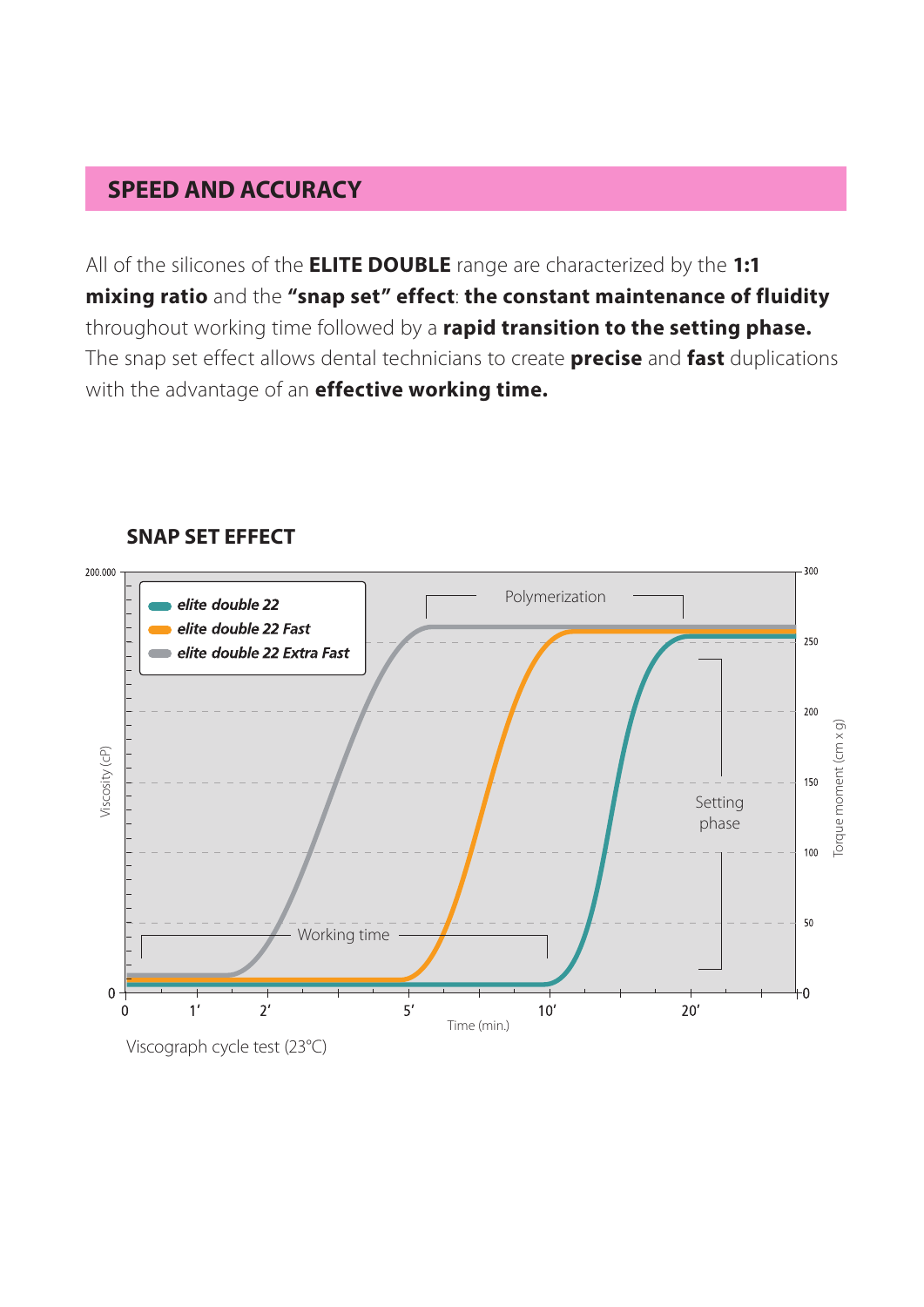# **elite double**

#### **PHYSICAL-MECHANICAL BALANCED CHARACTERISTICS**

Interpreting the needs of **dental technicians, ZHERMACK** research labs have developed **ELITE DOUBLE**, the duplication silicone that represents the **perfect balance** between physical and mechanical characteristics.

#### **1. ELASTIC RECOVERY**

Duplications produced with **ELITE DOUBLE** rapidly return to their original form thanks to their **excellent elastic recovery (99,95%)**.

#### **2. TEAR STRENGTH AND LACERATION RESISTANCE**

**ELITE DOUBLE** silicones have an elevated tearing resistance, even at very thin thicknesses, assuring the reproducibility of the most minute details.

#### **3. PERFECT DUPLICATIONS**

**ELITE DOUBLE** silicones offer **high detail reproduction capacity** with precision up to 2 µm.

#### **4. RELIABLE DUPLICATIONS**

**ELITE DOUBLE** is **dimensionally stable** and is **compatible with gypsums, resins, investments and acrylic resins.**

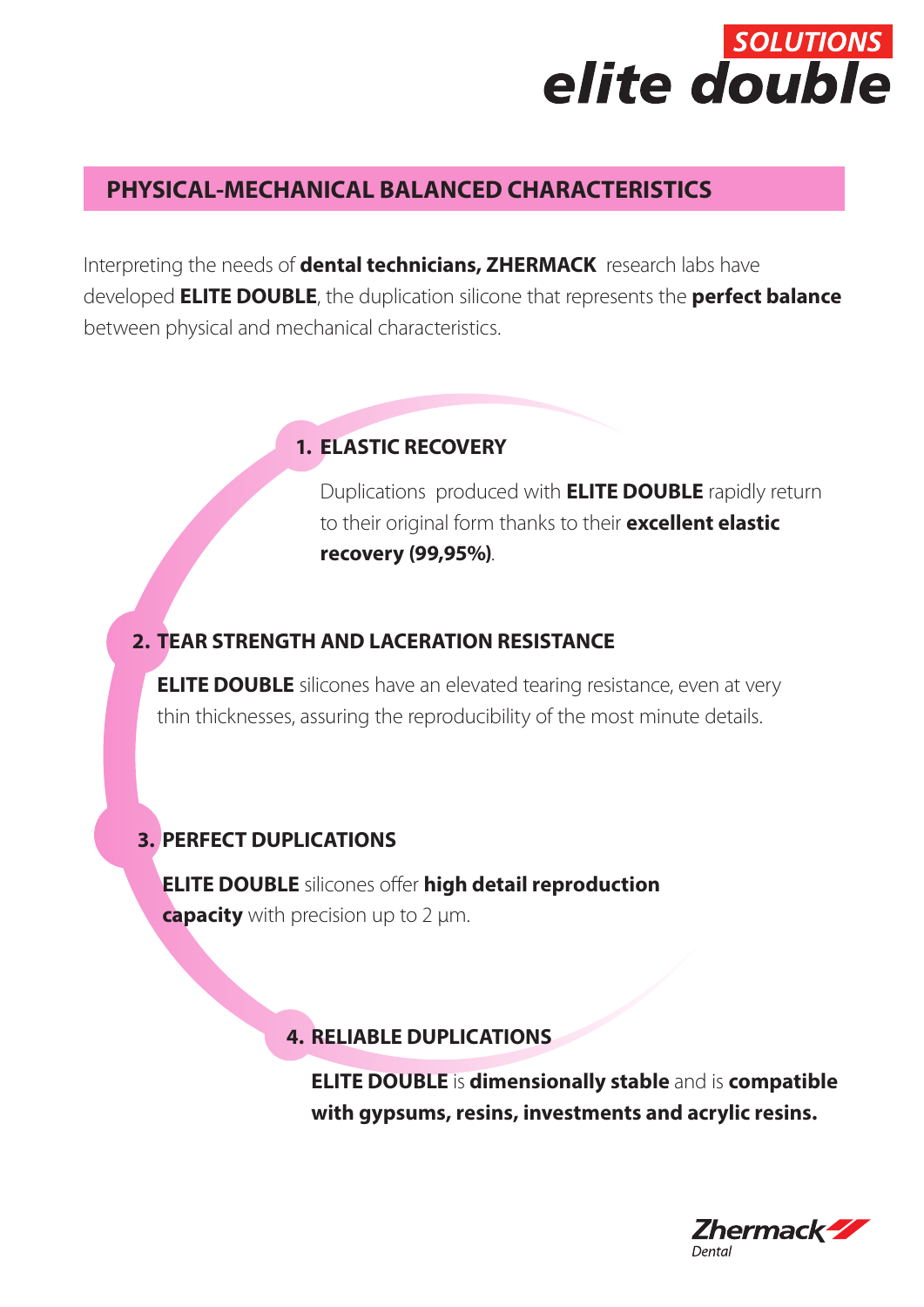#### **MAXIMUM LEVELS OF FLUIDITY**

**ELITE DOUBLE** offers **constant fluidity** during the whole working time, **guaranteeing homogeneous bubble-free** casting for the most detailed reproductions.



#### **TECHNICAL DATA**

| Product                              | Shore A Hardness<br>after 24 hours | Mixing time<br>manual / mechanical*       | Working time* | Setting time* | Setting |
|--------------------------------------|------------------------------------|-------------------------------------------|---------------|---------------|---------|
| <b>ELITE DOUBLE 8</b>                | 8                                  | 1'/30''                                   | 10'           | 20'           |         |
| <b>ELITE DOUBLE 16</b><br>FAST       | 16                                 | 1'/30''                                   | $5'$          | 10'           |         |
| <b>ELITE DOUBLE 16</b><br>EXTRA FAST | 16                                 | for automatic dosing / mixing<br>machines | 1'30''        | 5'            |         |
| <b>ELITE DOUBLE 22</b>               | 22                                 | 1'/30''                                   | 10'           | 20'           |         |
| <b>ELITE DOUBLE 22</b><br>FAST       | 22                                 | 1'/30''                                   | $5'$          | 10'           |         |
| <b>ELITE DOUBLE 22</b><br>EXTRA FAST | 22                                 | for automatic dosing / mixing<br>machines | 1'30''        | 5'            |         |
| <b>ELITE DOUBLE 32</b>               | 32                                 | 1'/30''                                   | 10'           | 20'           |         |
| <b>ELITE DOUBLE 32</b><br>FAST       | 32                                 | 1'/30''                                   | $5'$          | 10'           |         |
| <b>ELITE DOUBLE 32</b><br>EXTRA FAST | 32                                 | for automatic dosing / mixing<br>machines | 1'30''        | 5'            |         |

\*The indicated values are measured at 23° C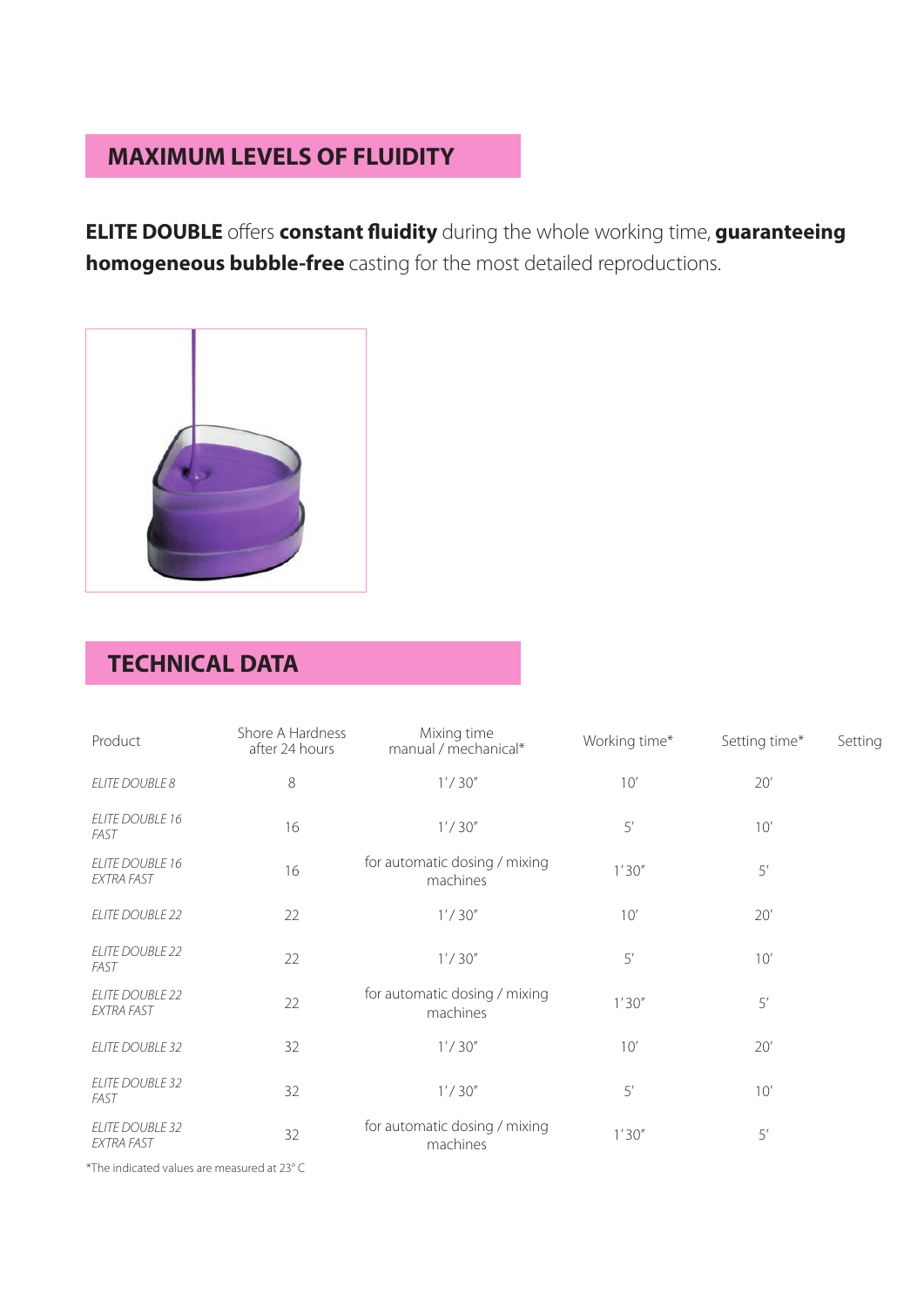

## **elite double solutions Duplicating perfection**